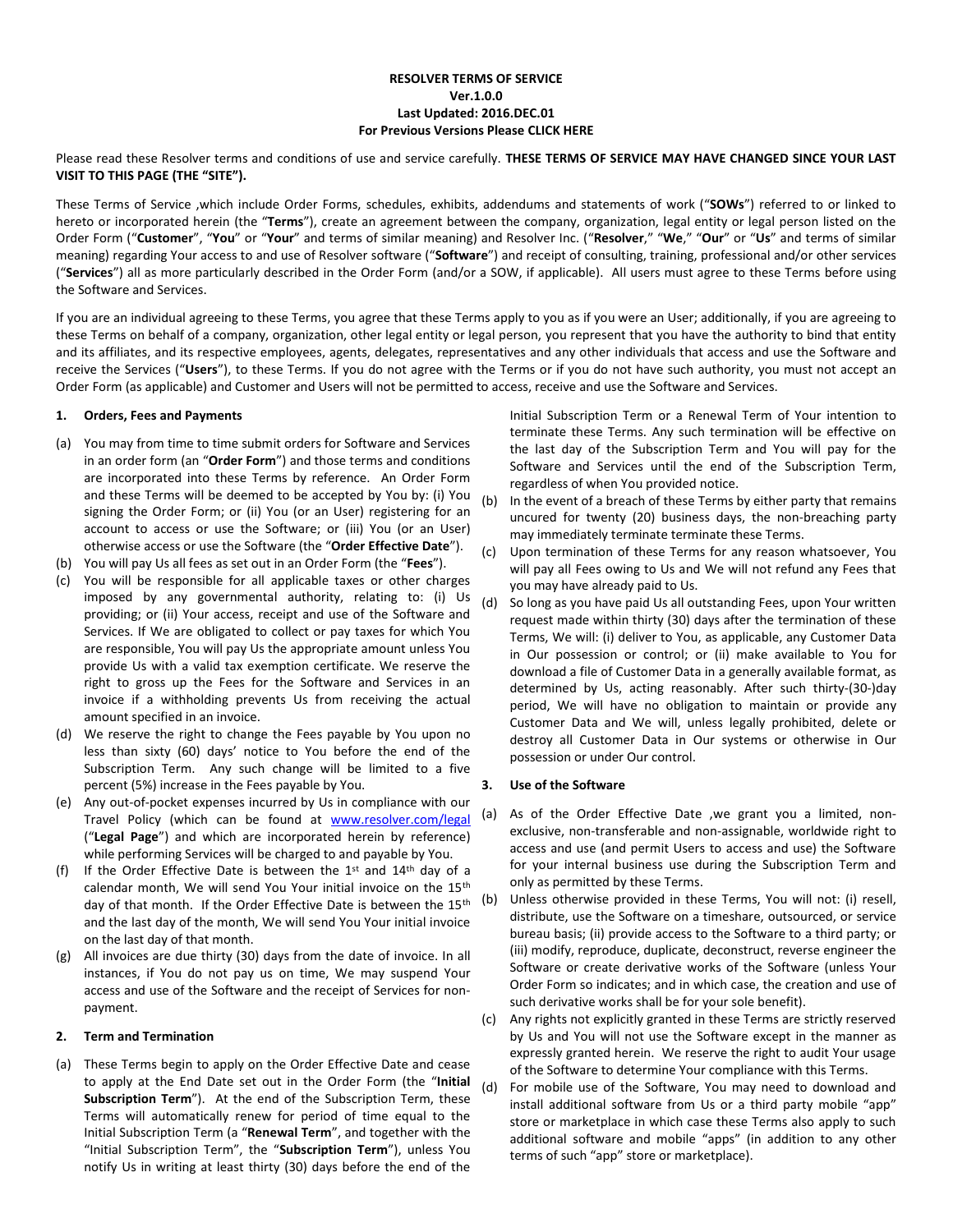(e) Your use of the Software is subject to limits and restrictions as more specifically set out in an Order Form (e.g. number of Users, disk storage space).

## **4. Services**

- (a) We may provide You with Services as set out in an Order Form and a SOW (or a Change Order to a SOW). A SOW may be required for each project, and may specify, among other things, the purpose and scope of the project, the responsibilities of each party, assumptions, deliverable(s) (if any), applicable fees and payment terms, acceptance test procedures (if any) and any other specific requirements. In some instances, We may not commence providing Services to You unless a SOW has been agreed to by You and Us.
- (b) Either You or We may request additions, deletions or amendments to the Services in a SOW ("**Change**"). A Change will be requested in writing signed by an authorized representative of the party requesting the Change ("**Change Request**"). We will not have an obligation to perform, and You will not have an obligation to pay for, Services related to any Change unless You and We have agreed to the Change in writing. If You request a Change, We will evaluate the request and We will provide You with a written estimate of the cost, if any, of the requested Changes. Upon Your approval of the cost estimate and any additional terms and conditions related to such Changes, then You and We will enter into a change order document amending the applicable SOW (a "**Change Order**").

# **5. Our responsibilities**

- (a) In exchange for Your adherence to these Terms (including Your payment of Fees in accordance with these Terms), We will, in compliance with applicable laws (including data privacy laws):
	- i. use commercially reasonable efforts to provide you (and your Users) with access and use of the Software in accordance with our Availability Guarantee (as described in our Support Program);
	- ii. perform the Services in a professional and workmanlike manner in accordance with applicable professional standards;
	- iii. provide you with Software maintenance and support as set out in our support and maintenance program ("**Support Program**", which can be found on the Legal Page); and
	- iv. in relation to the Customer Data you upload into the Software: (1) maintain a comprehensive information security program to ensure the confidentiality, integrity and availability of such Customer Data; (2) protect such Customer Data from loss or unauthorized use, access, modification, disclosure or destruction all in accordance with industry best practices and in accordance with our security policies ("**Security Policies**", which can be found on the Legal Page).
- (b) We will not be responsible for any compromise, loss, delay,  $8$ . alteration, or interception of Customer Data during the transmission of any data whatsoever across the Internet or mobile telecommunications networks.

# **6. Your responsibilities**

- (a) In exchange for Us providing You with access to and use of the 9. Software and the Services, You will, in compliance with all applicable laws:
	- i. be responsible for Users' compliance with these Terms;
	- ii. maintain appropriate administrative, physical, and technical safeguards for protection of the security, confidentiality and integrity of Your Customer Data anytime it is not in the Software;
	- iii. comply with applicable privacy laws in relation to the collection, use and disclosure of any personally identifiable

information ("**PII**") that may be included in the data you upload into the Software, including Customer Data;

- iv. be responsible for the content, accuracy and quality of the Customer Data You use in connection with the Software and Services;
- v. protect and securely manage account/user names, password(s), other login information and customer keys (if any) to prevent the unauthorized access to the Software and promptly notify Us in the event of an unauthorized access to the Software;
- vi. install all updates to the Software in a timely fashion, as provided by Us; and
- vii. be responsible for procuring and maintaining the Internet and mobile telecommunications network connections that connect Your Users and network to the Software.

## **7. Changes**

- We may update these Terms from time to time. If We do so, We will notify You at the email address you provide in your Order Form at least thirty (30) days before the update. If You do not agree with the changes You can cancel the Services, stop using the Software without further obligation, except for the payment of amount due for any outstanding Services and terminate these Terms. Any changes or modifications to these Terms will be effective immediately upon posting of the revisions on the Site, and Your continued use of the Services and Software after such time will constitute Your acceptance of such changes or modifications. You should from time to time review the Terms to understand the terms and conditions that apply to Your use of the Services and Software. The Terms will always show the 'last updated' date at the top. If You have any questions about the Terms, please email us at **legal[at]resolver.com**.
- (b) We may, at Our discretion, enhance or modify the Software from time to time and We will provide you with reasonable notice of any material modifications: (i) at the email address you provide in your Order Form; (ii) by posting a notice to this Site; or (iii) by posting a notice in the Software. Notwithstanding the foregoing, We may at any time modify or discontinue features of the Software to comply with applicable laws and regulations. We will not be liable to You or to any third party for any modification or discontinuation of the Software as described above.
- (c) We use a third party vendor to host the Software and we may change certain elements of the hosting services or such third party vendor from time to time. In all cases, We will always be responsible for the performance of such third party vendor, in accordance with these Terms and in each case, any such changes will not materially change, alter or modify the your access and use of the Software.

# **8. Insurance**

We carry commercial general liability insurance and errors and omissions insurance with the limits and for the coverages set out in the Certificate of Insurance (a copy of which can be found on the Legal Page).

# <span id="page-1-0"></span>**9. Confidentiality Obligations**

(a) Each party may use Confidential Information only for the purposes of these Terms and, except as specifically provided for in this Section [9,](#page-1-0) will not disclose to any third party any Confidential Information, without the prior written consent of the other party. For the purposes of these Terms, "**Confidential Information**" means all technical, scientific, marketing, business, financial and commercial information or data other than technical, scientific, marketing, business, financial and commercial information or data,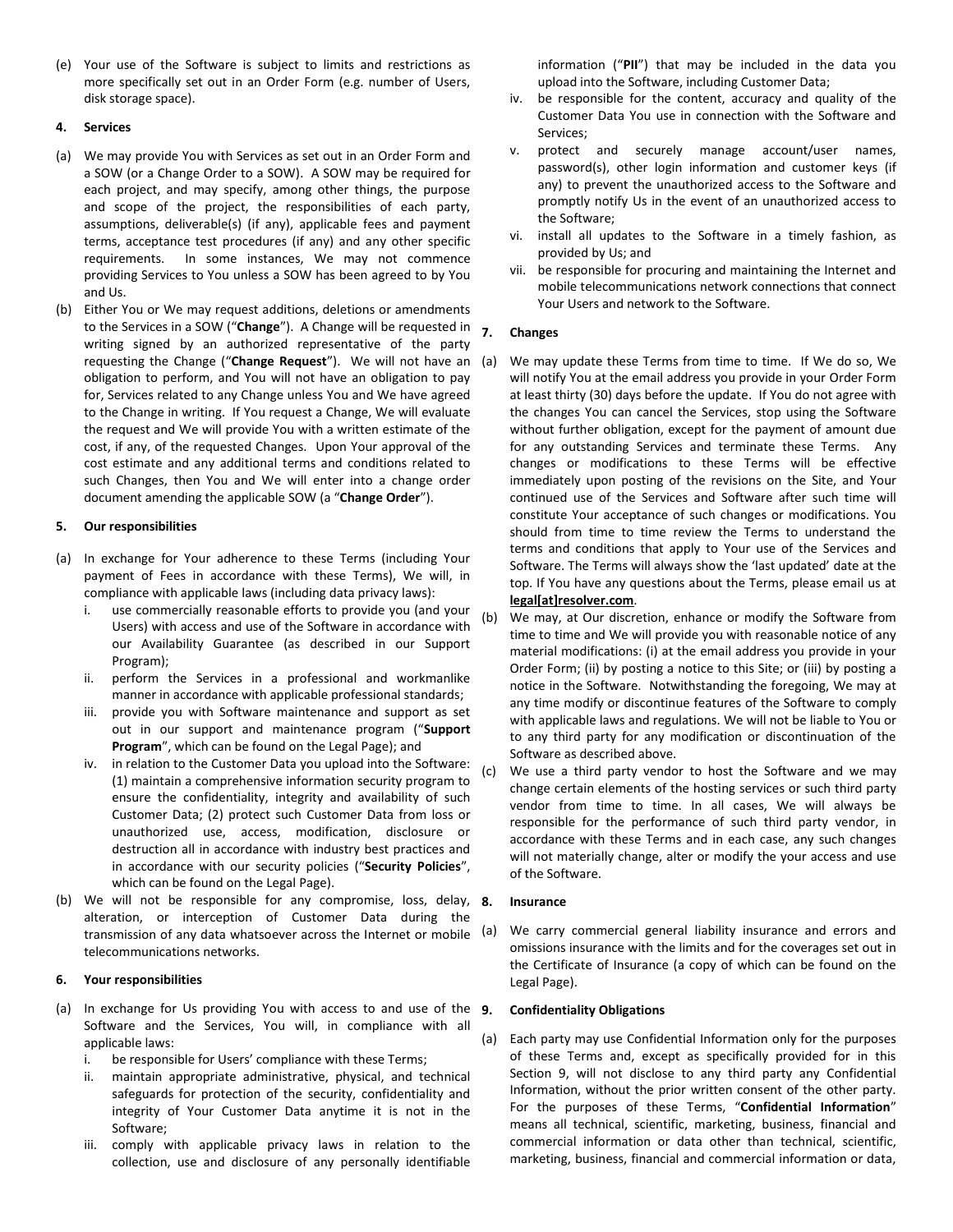whether communicated in writing or orally, which is provided by a (e) party (the "**Disclosing Party**") to the other party (the "**Receiving**  Party") as a consequence of these Terms. The Receiving Party will be liable to the Disclosing Party for any breaches of this Section [9](#page-1-0) (f) by its employees, agents or third party service providers who obtain Confidential Information of the Disclosing Party from the Receiving Party. Confidential Information will not include information that: (i) was already known by or in the possession of the Receiving Party at the time of disclosure, other than through an obligation of confidentiality; (ii) was at the time of disclosure or thereafter became publicly available or known to the public or otherwise part of the public domain without breach of these Terms by the Receiving Party; (iii) was subsequently disclosed to the Receiving Party by a third person who had the right to make such disclosure; and (iv) is developed by the Receiving Party independently of any Confidential Information or other information received from the Disclosing Party.

- (b) The foregoing obligations of non-disclosure and restricted use will not apply to any Confidential Information that is required to be disclosed by law or court order, provided that notice is promptly delivered to the Disclosing Party in order to provide an opportunity to seek a protective order or other similar order with respect to the Confidential Information and thereafter the Receiving Party discloses only the minimum information required to be disclosed in order to comply with such law or court order, whether or not a protective order or other similar order is obtained by the Disclosing Party.
- (c) The agreements and covenants set forth in this Section [9](#page-1-0) will be construed as being an agreement independent of any other provisions in these Terms. The existence of any claim or cause of action of either party against the other party, whether predicated **12. Warranty and Warranty Disclaimer** on these Terms or otherwise, will not constitute a defence to the enforcement by such other party of any of the covenants and agreements of this Section [9.](#page-1-0) Each of the parties acknowledges that its failure to comply with the provisions of this Section [9](#page-1-0) will cause irreparable harm to the other party which cannot be adequately compensated for in damages, and accordingly acknowledges that the other party will be entitled, in addition to any other remedies available to it, to interlocutory and permanent injunctive relief to restrain any anticipated, present or continuing breach of this Sectio[n 9.](#page-1-0)

## **10. Privacy and Data Protection**

- (a) We will not monitor or access your Customer Data, except: (i) where instructed or permitted by You, or (ii) as otherwise required by law or to exercise or protect Our legal rights.
- (b) You acknowledge and agree that the encryption we use in relation to the Customer Data prevents us from ever having knowledge (actual or implied) of, Use of, or access to any PII that may or may not be contained in the Customer Data. Additionally You acknowledges and agrees that: (i) the encryption that we utilize prevents and prohibits Us from determining whether or not the Customer Data actually contains PII; and (ii) accordingly it may not be possible for Us to fulfill any of Your specific data security requirements (including legal requirements) in relation to PII and Customer Data.
- (c) We will collect, use and process Customer Data only in accordance with: (i) Our Privacy Statement (which is incorporated into these Terms by reference and which can be found on our Legal Page) and to the extent reasonably required to provide the Software and Services; and/or (ii) Your instructions.
- (d) We may transfer, copy, backup and store your Customer Data in North America, Europe or other countries. We will obtain appropriate agreements with Our affiliates, third party vendors and agents consistent with these Terms and Our Privacy Statement.
- You agree that We may contact You via e-mail or otherwise with information relevant to Your use of the Services and Your payment obligations.
- You acknowledge that the European Commission, pursuant to a decision of 20 December 2001 has declared, for the purposes of Article 25920 of the European Commission Directive 95/46/EC, the Canadian *Personal Information Protection and Electronic Documents Act*, that applies to Us, provides an adequate level of protection for personal data transferred from the European Community.

# **11. Customer Data**

- (a) We make no claim to your trade names, logos and other trademarks or service marks ("**Marks**") and Customer Data and We will not sell your Customer Data to third parties.
- (b) You are solely responsible for Your Customer Data. We are not liable to You, Your Users or Your customers for any loss or damages arising from any Customer Data. "**Customer Data**" means all visual, written or audible communications, files, data documents, videos, recordings, or any other material displayed, posted, uploaded, stored, exchanged or transmitted on or through your use of the Software.
- (c) You grant Us a world-wide, royalty-free, sub-licensable licence to use, modify, reproduce and distribute the Customer Data, only as reasonably required to provide access to and use of the Software (e.g., We may encrypt your Customer Data which may involve use, reproduction and modification of your Customer Data). You warrant that you have sufficient, lawful non-infringing rights to the Customer Data and to grant the license contained in this Section.

- <span id="page-2-0"></span>Although We will make Our best effort to deliver functioning Software and an acceptable Service, We do not warrant that the Software or the Services provided will be error free or satisfy all Your requirements. We will use commercially reasonable efforts to correct any error, in a timely fashion, that may be discovered by You or Us.
- (b) You acknowledge and agree that notwithstanding the Security Policies and Our methods and procedures to secure the Software, such methods and procedures may not prevent unauthorized electronic intruders to access the Software through the Internet or through other form of electronic communication. If such unauthorized electronic intruders are able to bypass Our security protocols, firewall and safeguards, such unauthorized electronic intruder may change, delete or otherwise corrupt the Your Customer Data. Except for the maintenance of appropriate safeguards in compliance with the Security Policies, We shall not be liable to You, and hereby disclaim responsibility, with respect to any action, destructive or otherwise, by any unauthorized electronic intruder.
- (c) EXCEPT AS EXPRESSLY STATED IN THIS SECTIO[N 12,](#page-2-0) TO THE EXTENT ALLOWED BY APPLICABLE LAW, WE (i) EXPRESSLY DISCLAIM ALL WARRANTIES AND CONDITIONS OF ANY KIND, EXPRESS OR IMPLIED, INCLUDING WITHOUT LIMITATION ANY WARRANTY, CONDITION OR OTHER IMPLIED TERM AS TO MERCHANTABILITY, FITNESS FOR A PARTICULAR PURPOSE OR NON-INFRINGEMENT AND (ii) MAKE NO WARRANTY OR REPRESENTATION REGARDING THE SERVICES, ANY INFORMATION, MATERIALS, GOODS OR SERVICES OBTAINED THROUGH THE SERVICES OR THE SITES, OR THAT THE SERVICES WILL MEET ANY OF YOUR REQUIREMENTS, OR BE UNINTERRUPTED, TIMELY, SECURE OR ERROR FREE.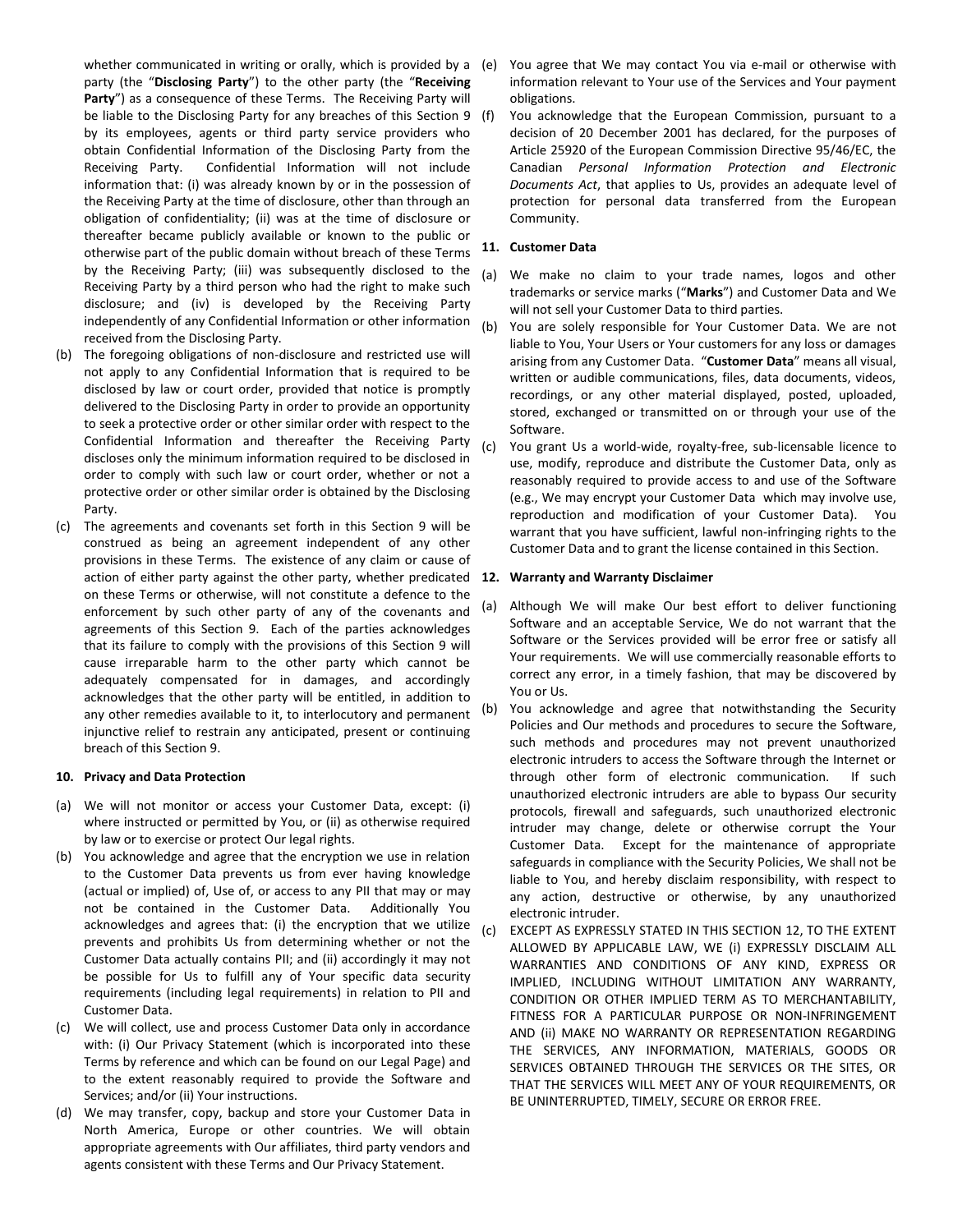#### **13. Limitation of Liability**

- <span id="page-3-0"></span>(a) Neither Party will be liable to the other in connection with any single event or series of related events for any punitive, exemplary, special, incidental, indirect or consequential loss or damage including, but not limited to, loss of profits, loss of revenue, failure to realize expected savings, loss of data or other commercial or economic loss of any kind even if either party has been advised of the possibility of these losses or damages, and regardless of the form of action, whether in contract or in tort, or based upon any other legal or equitable theory.
- <span id="page-3-1"></span>(b) OUR MAXIMUM AGGREGATE LIABILITY TO YOU RELATED TO OR IN CONNECTION WITH THESE TERMS WILL BE LIMITED TO THE TOTAL FEES PAID BY YOU TO US UNDER THESE TERMS FOR THE 12 MONTH PERIOD IMMEDIATELY PRIOR TO THE CLAIM. THIS LIMITATION OF LIABILITY IS IN THE AGGREGATE AND NOT PER INCIDENT.
- (c) THE LIMITATIONS IN SECTIONS [13\(a\)](#page-3-0) AND [13\(b\)](#page-3-1) DO NOT APPLY TO A BREACH OF SECTION [9,](#page-1-0) OR IN RELATION TO ANY INDEMNITY OBLIGATION SET FORTH IN THESE TERMS.
- (d) You acknowledge that We have set our prices and entered into these Terms in reliance upon the limitations of liability and the disclaimers of warranties and damages set forth herein, and that the same form an essential basis of the bargain between the parties.

#### **14. Ownership and Proprietary Rights**

- (a) We and our licensors own all intellectual property rights to the Software, Services and associated documentation. This ownership extends to all copies and portions of these items, and all improvements, enhancements, modifications and derivative works to these items and any work product arising out of the Services. Your rights to use the Software are limited to those rights expressly granted by these Terms. You receive no other rights to the Software, any associated documentation, or Services or any related intellectual property rights in the Software.
- (b) You grant to Us a worldwide, royalty-free, non-exclusive, perpetual, irrevocable license to: (i) use or transfer any feedback you give Us in relation to the Software for any purpose; and (ii) use, copy, store and display Customer Data on an aggregated and anonymous basis only for the purposes of improving or developing enhancements to the Software and to offer new products and services that may relate to Your Customer Data.
- (c) We may use Your Marks to personalize the Software for Your use. Nothing in these Terms transfers to Us any rights or ownership in or to your Marks.

#### **15. Indemnification**

(a) We will defend, indemnify and hold You, Users, Your officers, directors and employees (the "**Customer Indemnified Parties**") harmless from and against any and all third party claims, demands, suits, or proceedings ("**Claim**") for damages, costs, liabilities, expenses, attorney's fees, equitable relief or similar relief made or brought against the Customer Indemnified Party by a third party arising out of or relating to the actual or alleged infringement or misappropriation of such third party's intellectual property rights by Us, by Our provision of the Software or Services, or by Your authorized use of the Software or Services; provided that the Customer Indemnified Party: (i) promptly gives Us written notice of the Claim such that We are not materially prejudiced by the timing of such notice; (ii) gives Us sole control of the defense and settlement of the Claim (provided that We may not settle or defend any Claim unless it releases the Customer Indemnified Party of all liability); and (iii) provides to Us all reasonable assistance, at Our (d) expense. No settlement will require any payment by the Customer Indemnified Party without such Customer Indemnified Party's

written consent. The Customer Indemnified Party may monitor, at its own expense, such defense and any settlement discussions directly or through counsel of its choice.

- (b) We will not have any liability for any claim of infringement or misappropriation of a third party's intellectual property caused by: (i) Your misuse or modification of the Software or any Services; (ii) Your failure to use corrections, enhancements or updates made available to You by Us; or (iii) information, direction, specification, or materials provided by You or any third party on Your behalf.
- (c) If the Software or any deliverable item resulting from Our performance of the Services (the "**Alleged Infringing Item**") is, or in Our opinion is likely to be, held to constitute an infringement of a valid third-party right pursuant to this Section, We will at our expense and option either: (i) procure for You the right to continue using the Alleged Infringing Item; (ii) replace the Alleged Infringing Item with a non-infringing equivalent, modify it to make it noninfringing; or (iii) terminate your access, receipt and/or use of the Alleged Infringing Item and refund to You any pre-paid fees in relation to the Alleged Infringing Item less an amount for Your use of the Alleged Infringing Item up to the time of return. THIS SECTION STATES OUR ENTIRE LIABILITY AND YOUR EXCLUSIVE REMEDY FOR INFRINGEMENT.
- (d) You will indemnify, defend and hold Us and our directors and employees harmless from and against any Claim for damages, costs, liabilities, expenses, attorney's fees, equitable relief or similar relief made or brought against Us by a third party alleging that the Customer Data infringes or misappropriates the rights of a third party or violates applicable law; provided that We: (i) promptly give You written notice of the Claim such that You are not materially prejudiced by the timing of such notice; (ii) give You sole control of the defense and settlement of the Claim (provided that You may not settle or defend any Claim unless it releases the Us of all liability); and (iii) provides to Us all reasonable assistance, at Our expense. No settlement will require any payment by Us without such Our written consent. We may monitor, at Our own expense, such defense and any settlement discussions directly or through counsel of our choice.

## **16. General**

- (a) These Terms will supersede and control over any conflicting or additional terms and conditions of any purchase order, acknowledgement, confirmation, request for proposal or other document issued by You. This Terms, together with any other documents referenced herein, constitute the entire agreement between the You and Us pertaining to the subject matter hereof and supersedes all prior agreements, negotiations, discussions and understandings, written or oral, between You and Us. Except as expressly provided in this Agreement, there are no representations, warranties, conditions other agreements or acknowledgements, whether direct or collateral, express or implied, that form part of or affect these Terms.
- Your or Our failure to enforce any provision of these Terms will not be construed as a waiver of any provision or right. Waiver by either You or Us of a breach of any provision of these Terms or the failure by either You or Us to exercise any right hereunder will not operate or be construed as a waiver of any subsequent breach of that right or as a waiver of any other right.
- In the event that a portion of these Terms are held to be unenforceable, the unenforceable portion will be construed in accordance with applicable law as nearly as possible to reflect the original intentions of the parties, and the remainder of the provisions will remain in full force and effect.
- We may delegate the performance of any or all of our obligations hereunder to third parties, provided that We will remain liable for performance hereunder. You may not assign these Terms or Your